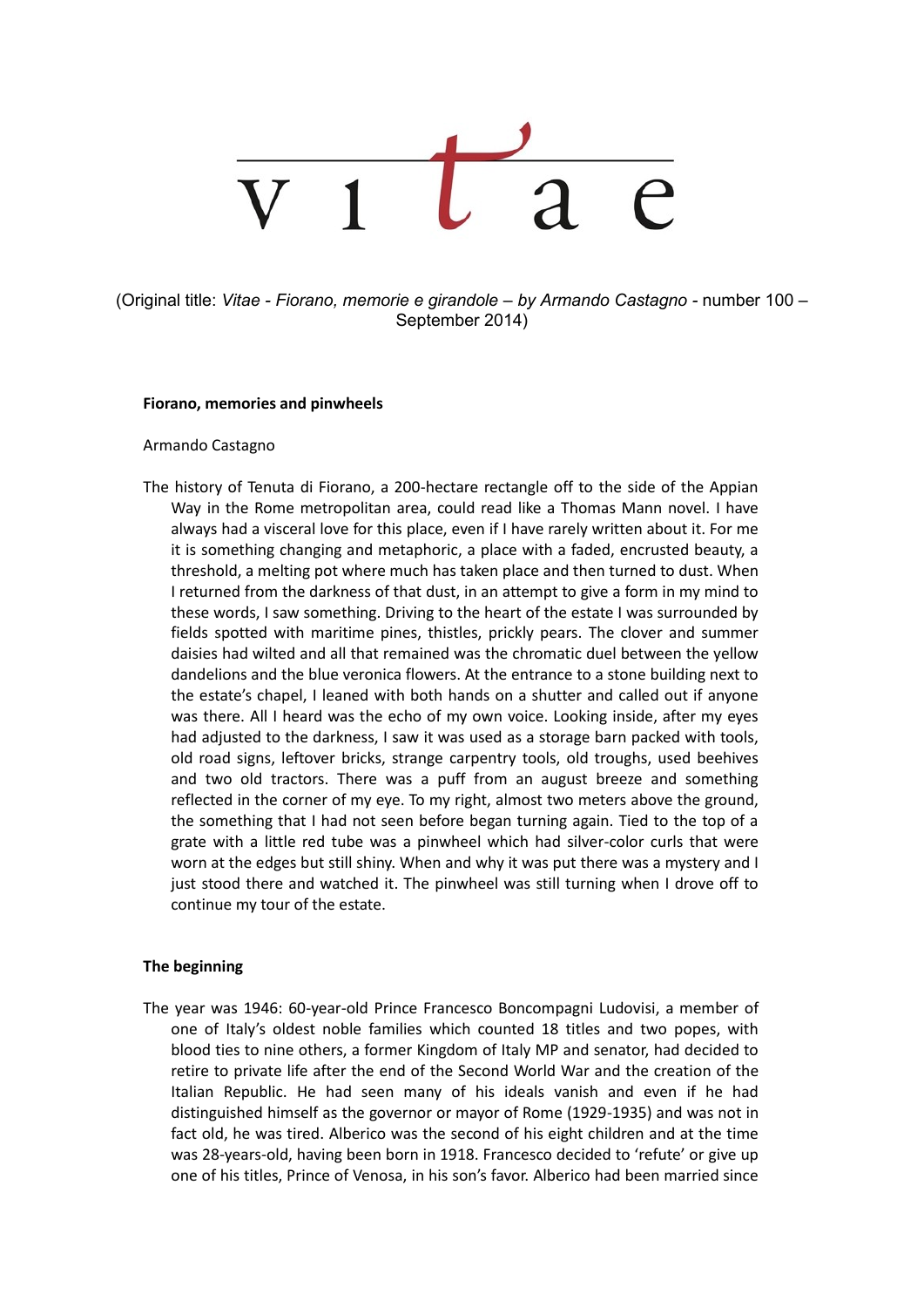1941 to the Countess Laetitia Pecci Blunt and they had one daughter, Francesca, who would later marry the Marquis Piero Antinori of Florence.

With the title, Alberico inherited the family estate (tenuta) in Fioranello which was already producing wine. In 2001, Alberico wrote: ''they began making wine in Fiorano around 1930 but only using local grapes. In 1946, when I was given the Fiorano estate by my father, I found the wine produced there to be unsatisfactory and so I consulted with the enologist Giuseppe Palieri. He suggested grafting on to the existing vines equal amounts of Cabernet and Merlot and, separately, Malvasia di Candia and Sémillon grapes to make white wine. I did so right away and kept Palieri as my consultant as long as he lived''. Palieri's fame may be forgotten today but in the 1930s this agronomist-enologist-researcher was highly and unconditionally respected. He had worked for Barone Ricasoli and had published fundamental texts, some quite prophetic, on the production of table grapes, the use of - and above all the possibility of not using – fungicides against downy mildew, the history of agrarian law, wine preservation and on 'iron casse'. He also made wine himself at the Maccarese farm complex by the sea north of Rome. There Palieri was in charge of creating new vineyards on 'virgin' land that had been reclaimed through a massive draining project of swamplands during the Fascist Era. The project was forced through after the owners of the land opposed it for 170 years in order to keep the swampland and maintain the centuries-old traditional of raising water buffalo there.

#### **Development**

The ideas Palieri developed in the early 1930s found fertile ground at Fiorano and the Prince instinctively adopted his 'non-interventionist' approach to the vineyard. ''The use of industrial chemical substances in the soil has never convinced me, starting when I was 16 or in 1934'' he would later write. The terroir at the estate is excellent because the land is in the northwest corner of the Lazio Alban volcanic area and while the altitude is not particularly high (125m above sea level) it is well-ventilated and the plains enjoy ample sun exposure. The soil, while arid, is filled with volcanic minerals: phosphorus, potassium, sulfur, magnesium, copper and molybdenum. The volcanic dirt-ash has a nice color between purple and pink with bright reflections. The soil is fertilized with local manure from herds of cattle and sheep in accordance with the practice of 'closed circuit' farming, which is similar to the theories Steiner developed 22 years earlier. The estate went on to produce three different types of wine with no more than 2,500 bottles made in all. Fiorano Rosso was an equal blend of Cabernet and Merlot of which around a 1,000 bottles were produced; Fiorano Bianco was a white wine made only from Malvasia di Candia grapes while only Sémillon grapes were used to make Fiorano Sémillon, with only a few hundred bottles made of each. The wines aged in barrels of various origins and sizes, all around 10 hectoliters and all numbered. The contents were almost always bottled separately with the red wine having a sticker on it indicating the number of the bottle and the number of bottles produced. When Palieri died in the mid-1950s, Alberico brought in Tancredi Biondi Santi to be his enologist-consultant and he remained at Fiorano until his death (1970) and was never replaced. Almost ten years after the turnover, in March 1966, Alberico tasted Tancredi's Brunello di Montalcino and as he said in a letter, the original of which is kept at Greppo, he had obviously made his choice "on trust".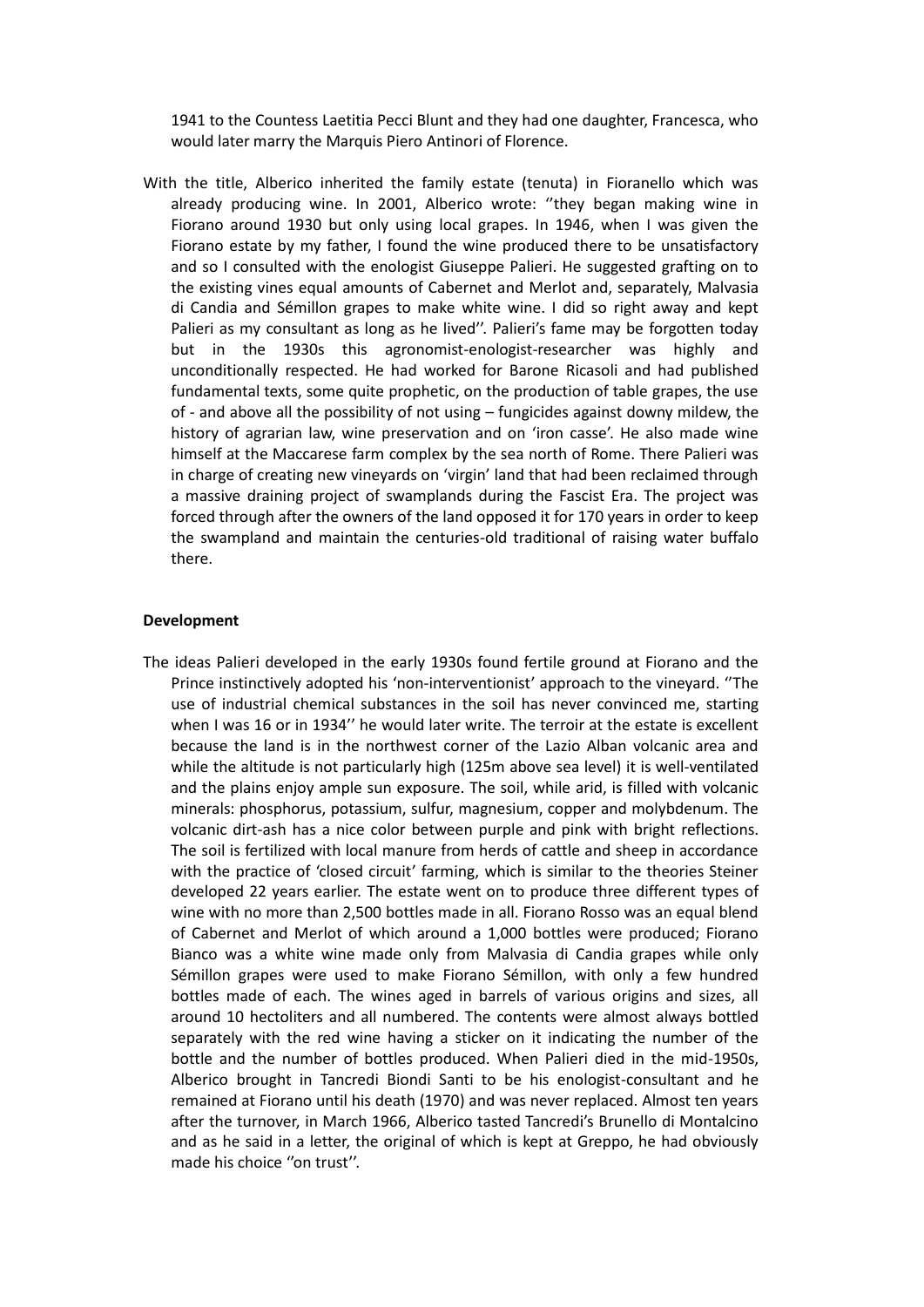Elio Mariani, the restaurateur of the historic 'Checchino dal 1887' Testaccio restaurant who was among the first to believe in Fiorano and to sell it, recalled that ''this wine never had a real commercial success. It was more like a secret shared among a choice few who knew''. There were at least two factors that contributed to limiting Fiorano's success: the first was the scarce production and the second was how long it held on to its intense its youthful austerity. Alberico's reds and whites, in fact, only truly reveal their formidable nature after six or seven years and, furthermore, they were never sold until three years after they were made. ''The Bianco,'' Elio Mariani said, ''was so salty when young that there was little aroma and it is was so brackish that, in a blind tasting, it was more like a wine from the island of Giglio''. A glance at the wine guides of the time is revealing. In the 1970 Bolaffi guide, Veronelli gave three stars for 'prestige' to both the red and the whites and only one for 'popularity'. In his splendidly written review, he said the Bianco had an aroma, when young, of 'flint'; that at the end of 1969 the vintage of both wines was 1966; that the price of both Fiorano Bianco and Rosso was 600 lire, the same as a Trebbiano d'Abruzzo from Camillo Valentini, the Torgiano Bianco of Giorgio Lungarotti and the Gavi of Vittorio Soldati. The 'Guide to the Bottles of Italy', edited by Flavio Colutta, looked at the region of Lazio and its inhabitants as if they were from old print but it did have one merit: photographs of the bottles. In one section is a photograph of a Fiorano Bianco 1996 where you can see a sticker had been added which showed how the wine was ahead of its time. It read: ''Made from grapes that were not chemically treated''.

#### **Enigmas**

- The distribution of Fiorano wines outside the Rome area was handed by the Milan company Quirici. In Rome they could be acquired in only a few places like Mariani's restaurant or Marco Trimani's wine shop. Buying the wine wholesale was almost a surreal experience. First you placed your order by phone. Mrs. Vittoria, who had been with Prince Alberico from the start, would then call you back to inform you of the total cost. Those who bought the wine this way knew they had to bring the exact amount in cash, not a penny more, not a penny less, no checks accepted and no change given. When you entered the estate's main building you paid up and were then locked inside a room on the ground floor to the right of the entrance. And you had to wait there, sitting at a pink marble table, until you were released and found your order stacked outside the door, which you had to load yourself. The waiting room was something else. There were volumes of books and folders packed in old, wooden bookcases. On the walls were the citations the Tenuta had won for the excellence of its agricultural products, everything except for the wines. Fiorano won prizes in France, Germany, the United States and, obviously, Italy for its fruit, its breeding cows and its wheat. The Prince's passion for farming and its connection with the outside world was only on view there in that room. However, it was evident within the estate with an amazing collection of tractors, some of which are still there, covered in rust, spider webs and vines, a shadow of their past glory but still beaming with meaning.
- Aside from the unusual buying ritual described above, the real enigma of Fiorano is the flavor its wines have decades after they were made. It is as if these liquids were immortal, or something very close to it. Together with the reds we tasted, which will be reviewed in the latter part of this article, we were also able to taste no less than 50 Fiorano Bianco and Sémillon, vintages from 1962 to 1994. At most three or four had oxidized and none were from before 1990. And this is another mystery considering the conditions under which these wines were made. It is almost as if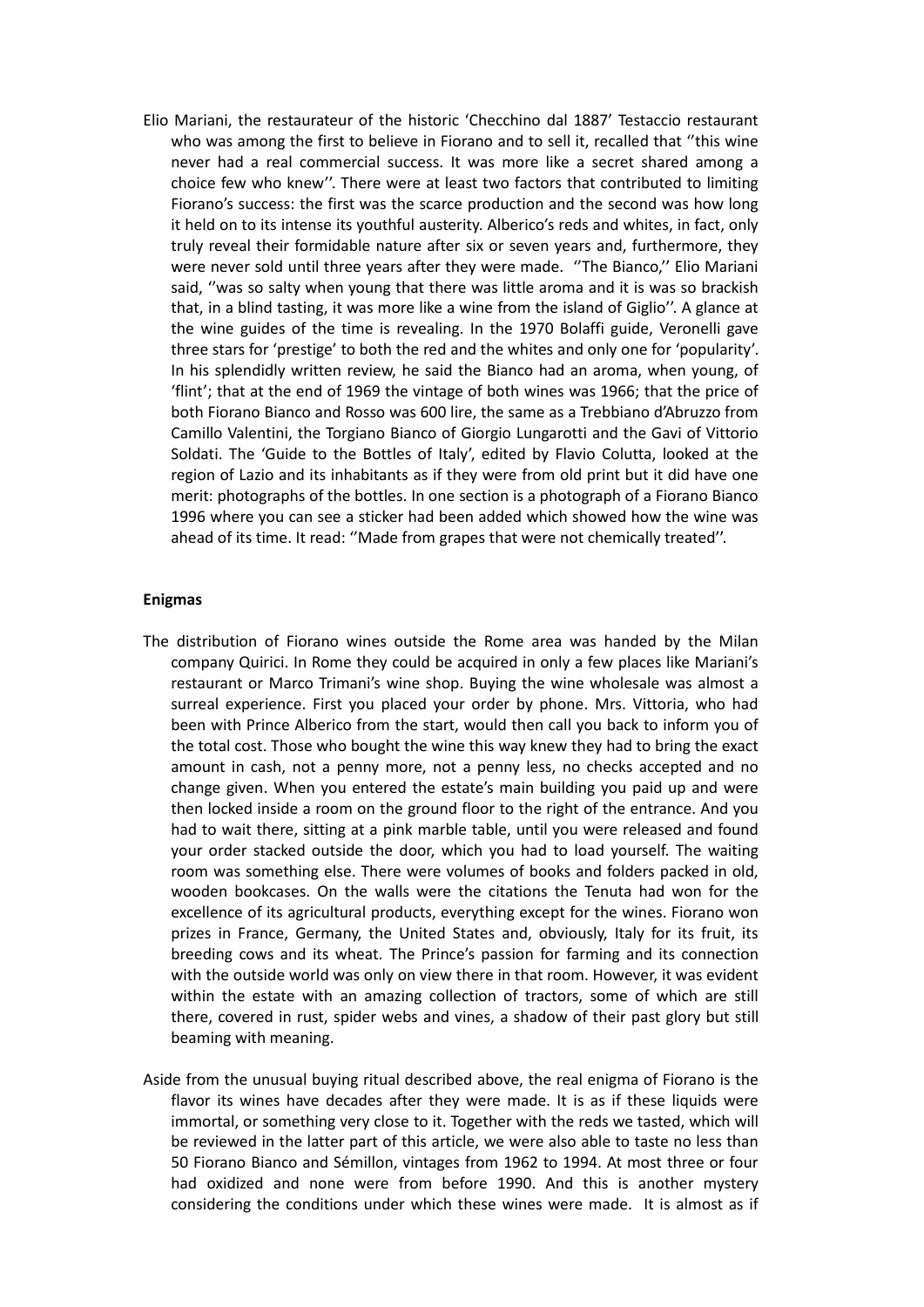back then they left the fate of these wines to destiny. They were made in rooms filled with lichens, in barrels that were never cleaned thoroughly or only on the outside for almost 60 years. The use of sulfur was practically just for show, a disk of sulfur attached to a wire, which had been sterilized by fire, hanging into the barrels as if it was an infusion. The wines were placed in bottles of very thin glass that were a clear, green color and the 35mm corks. We know now how 90% of the time these corks broke two-thirds down when being opened. The capsules were stuck to the top of the bottle in a wrinkled and imperfect way. The old Fiorano Bianco today seems a bit rustic and is impressively intact, with a subtle and sweet aroma, while the Fiorano Sémillon from between 1962 and 1989, tasted in the strictest way possible, is one of the greatest whites Italy has ever produced. This is above all true for the diabolic 1971 vintage, which still today has jade-green reflections and an aroma dominated by notes of grapefruit, resin, herbs and bicarbonate. Other memorable vintages of this masterpiece-wine are: 1962, 1968, 1970, 1973, 1975, 1977, 1978, 1988 and 1989. There is also a veil of mystery surrounding the cellar where the wines are stored and which have always been closed to almost everybody. We have always imagined it as a dark, cold catacomb carved out of tuff stone. The last mystery concerns the person to whom the little church is dedicated, Santa Fresca, a church build in 1734. It was a strange choice for a family that between direct-ancestors and blood relatives had 11 popes. Santa Fresca appears to be little more than a phantom, considering there is no trace of her in Church annals. There are theories about who the name may refer to. The first is that 'Fresca' derives from Francesca, however there are no precedents for this. The other is that it is a euphemism of peasant origin, with 'fresca' having a clear sexual reference to the female genitalia, of which there are other examples. Thus the second seems the less improbable, a semi-blasphemous play on words in a family portrait which for centuries has been too austere.

## **Sunset**

In 1998, after he had turned 80 and after 46 consecutive harvests, Alberico Boncompagni Ludovisi ordered his workers to uproot and destroy all the vineyards in Fiorano with the exception of eight rows of Cabernet situated across the street from the estate's main buildings. Having already retired to Rome, in 2001 he refused to meet with Luigi Veronelli who had written him an imploring letter, later made public, and to which he gave written and evasive response to only a few questions. From then on Fiorano produced only some 200 bottles of Rosso in 2001 and 2002 and only a few more in 2003. However, they were uncertain and fragile wines that had definitively lost the secret flame that had inspired the previous vintages. Alberico died in Rome in 2005 without any direct male heirs, leaving an inheritance that was unusually complex.

# **Dawn**

Half of the estate and the historic winery went to the female side of the family, that of Alberico's only daughter Francesca, and is now run by the daughter she had with her husband Piero Antinori, Alessia, who replanted vines in her part of the estate. This area became independent from the original Tenuta and was renamed 'Fattoria di Fiorano', farm as opposed to estate. The Tenuta di Fiorano brand and label went, along with the title of prince, as is the custom, to the closest male relative, Alberico's cousin Paolo Francesco Boncompagni Ludovisi, who had taken care of the ailing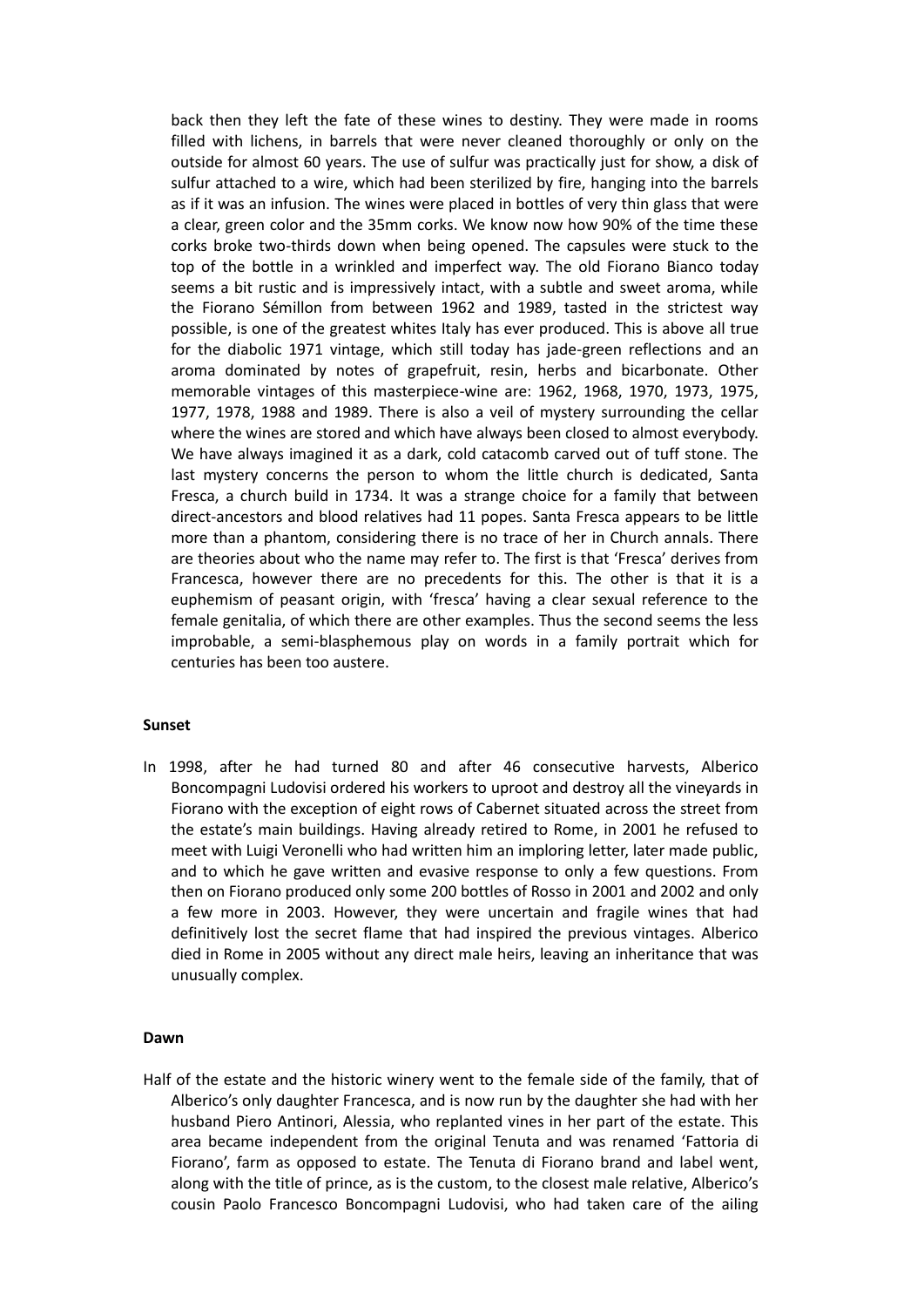Alberico in his final years. When Paolo Francesco died in 2007 the title and estate went to his son, Alessandrojacopo Boncompagni Ludovisi, who had already assumed responsibility for running the estate when Alberico was still alive. Following Alberico's advice, Alessandrojacopo began replanting the vineyards and he is to thank for recreating the estate's legendary wine (starting with vintage 2006). Alessandrojacopo took this great responsibilityto heart and brought in a young and talented enologist, Lorenzo Costantini, to follow every phase of winemaking, from the vineyard to the bottle, just the as Giuseppe Palieri did 60 years earlier. In accordance with Alberico's wishes, they replaced Sémillon and Malvasia di Candia with Viognier and Grechetto to make Fiorano Bianco, while the grapes for the red wine remained the original ones. The estate now produces four wines; Fiorano Rosso, Fiorano Bianco and two Bordeaux-style 'second vins' called 'Fioranello'. The winemaking methods are simple and respect the convictions of the men who had made Fiorano a legend: Alberico, Giuseppe Palieri and Tancredi Biondi Santi.

Gianni Valenti, the estate's giant foreman who worked for Alberico beginning in the 1960s, stayed on and if you are lucky you can see him in the early morning riding his tractor or lovingly pruning a hedge. He is the one who got the pinwheel of time running again when it seemed impossible, and thanks to this old yet energetic man its colors seem to have regained their splendor. If this were a film, the closing shot would be on his face as he rides the tractor, his eyes half-closed and the hint of a smile on his face as he drives off across a plowed filed with the Alban Hills in the background.

#### **Vertical tasting Fiorano Rosso 2008-1958**

The tasting

## **2008**

A ruby color of medium-intensity with brown reflections. The aroma has a strong citrus streak and is intact considering the wood used for aging. Laurel and even some sorrel and lemon leaf highlight the herbal component which has a particular freshness. There is also a floral hint and a scent of tar. Overall the bouquet has an agile and interesting profile and is certainly not out to please. Citrus also dominates the flavor and the intricacy of the mouthfeel recalls a Graves of Bordeaux. The finish is acutely mineral with a discreet length and very clean.

#### **2007**

A distinct ruby color that is not impenetrable. The aroma is very complex and generous with an 'old fashion' scent of graphite dominating the bouquet which has scents of black cherry and cinchona, damp wood, moss, licorice, salt and juniper. With breathing a nuance of fur arises similar to that of a Lambic beer. The mouthfeel is much more gentle and gradual and comes across fluid with a bold acidic backbone. The mineral component confirms the severe, domineering and dark flavor which has an intriguing echo of ash and black powder. This came out after the 2008 because it took so long to mature and, in fact, it still has a way to go. Time will decide its true worth but for sure it already consistent with the glorious Fiorano of the past.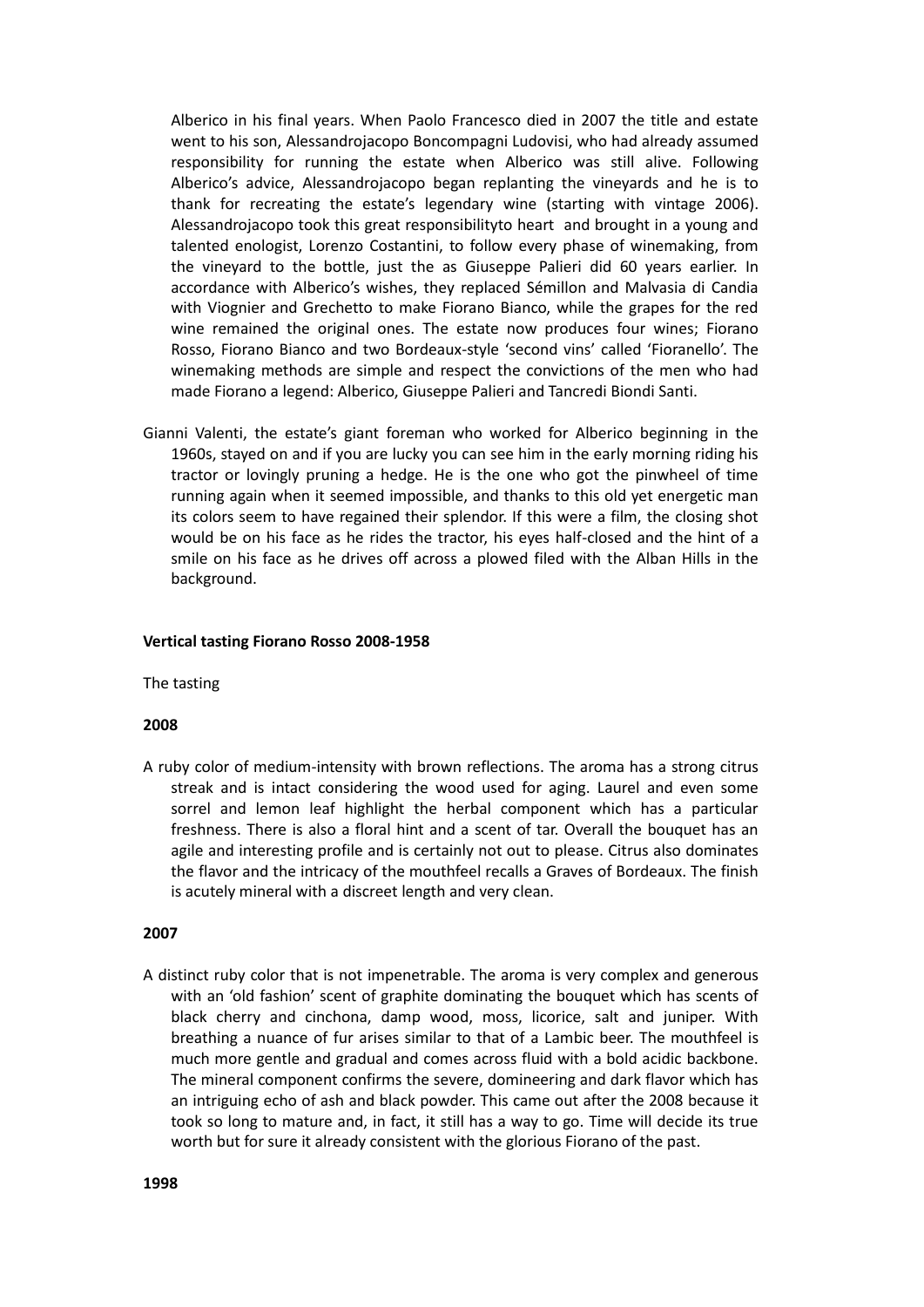This bottle had no additional labels and was the last vintage before the vines were uprooted and production practically halted. It is a different Fiorano from the others and seems almost as if its soul had been 'drained'. The wine has little color and the reflections are old. The fruit and floral components appear to have been disappeared and the flavor is very acidic, crude, metallic and tannic and what taste there is seems to vanish with no aromatic 'comeback' except for a note of damp fur. Perhaps our memories of what it once was made this seem melancholy and dark. There was one good bottle of the four we opened, the other three were muddy and bitter.

# **1994 Barrel 30**

This kicked of a series of Prince Alberico's true Fiorano wines. The year was extremely hot in the region of Lazio and this made it impossible to make a red of extreme finesse. The color is transparent and warm and the first reflections are those of a tempered garnet. The aroma is extroverted and opens with a note of volatile acidity before the bouquet unveils scents of leather and a hint of 'brett' (plaster and medicinal herbs). The mouthfeel is pleasing and classic and sticks closely to the old Bordeaux style: medium weight, rough even if minute tannins, energetic acidity, bruised fruit and 'organic' notes with a feral minerality in the aftertaste. Sold six years after harvest and after it had aged three years in the barrels and three in the bottle.

## **1991 Barrel 38**

Because the harvest was small, following an irregular summer with little sunshine, many prominent wines in the area were not produced. A recent analysis found this wine to have an alcoholic content of just 11.85% and an acidity of 5.60g/l. The aroma is that of a low-key red: rust and mercurochrome, pollen, damp wood, rue, earth and even some crusty salt. Due to the low alcoholic content, the few extracts and bold volatile acidity, this 1991 has a mouthfeel that seems ephebic and lithe which make it very drinkable, with tiny tannins and in the aftertaste are traces of tea leaf and tobacco and a brackish note.

## **1990 Barrel 29**

Only one of the three bottles opened did not have any problems (the first was corked and the cork of the second disintegrated). Nevertheless, we were wise to insist. The color is spectral, an intense ruby with a bright garnet edge while the aroma still has notes of cherry and crunchy wild berries. What seems lacking is the usual 'lateral' complexity and there only seem to be hints of licorice and lily. The mouthfeel is more tannic and intense, perhaps the least acidic, with a tasty and vigorous finish which is acceptably persistent. On the downside, they experimented with the amount of sulfur used (140) which was twice that of any other wine in the tasting.

## **1989 Barrel 23**

This was the first masterpiece of the vertical descending tasting. It was a difficult year for central Italy, especially in the east, and not very interesting for neighboring regions (Tuscany, Umbria and Campania). And yet Fiorano Rosso 1989 created an elegant treasure with Merlot and Cabernet. The floral bouquet also has iodine and medicinal notes, an almost grainy fragrance (rye bread and hops) and a nuance of wild greens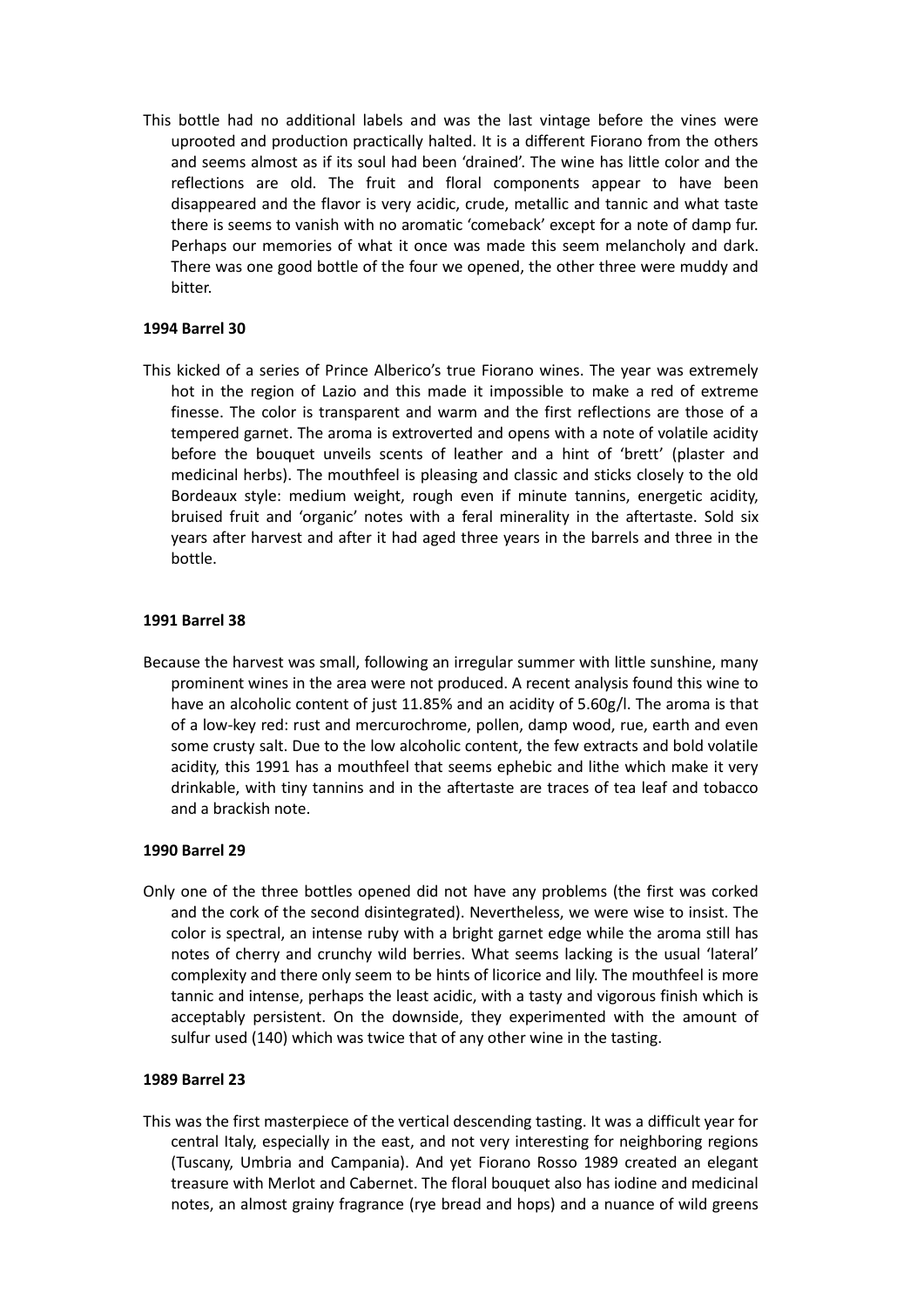which is classic for this wine in cool years. The mouthfeel is fine and fresh, continuous and flowing, taut due to the acidity while the tannins are delicate, overall a mix between sweet and wild to the point of recalling chutney and arbutus honey.

## **1988 Barrel 30**

A national monument. This was especially true for the wine from barrels 30 and 35 which were hands down the best Bordeaux-style blends ever produced in Italy. The alcoholic content was exactly 12% and the acidity was a tad above 6g/l. This was also an exceptional year for at least two other Lazio reds: Torre Ercolana and Cigna del Vassallo. The color was dark yet intact and the aroma was priceless: together with the scents of black cherry and graphite were whiffs of licorice, herbs for making amaro, chinotto and truffle. The mouthfeel is vital and charismatic with fine tannins and everything is in a virtuoso balance and the finish is irradiant and complex with a return of bitter notes of gentian and rhubarb before becoming salty.

# **1987 Barrel 15**

It was a strange harvest with the weather turning bad right after the early grapes, like Merlot, were picked. And it is this grape that leaves its imprint on the wine, giving the impression that there was a higher percentage of it in the bled than usual. The aroma confirms this because it is sinuous and soft, almost sweet, embellished with light vegetal nuances (wild fennel and anise), damp underbrush and toasted corn, dark hints of pencil lead and hydrocarbons, creosote and ash and with a final touch that was slightly like a plaster. The mouthfeel is polished with tannins that almost seem pulverized and everything appears to be in a state of grace thanks to a synergy between the acidity and salinity. Even if we tasted it after the 1988, a hard act to follow, this has a lot of the grace and variety that make a wine great.

## **1986 Barrel 15**

This is a 'minor' Fiorano, as was Barrel 37 which we also tasted. Minor because it seem too 'green'. Minor because the pepper tones of the Bordeaux grape here have never settled with aging and remain up front, giving the impression that this red in incomplete and raw. The mouthfeel confirms all of this with a little too much acidity and tannins that are too drying and thus take away from the wine's elegance. The finish is rustic and undefined.

## **1982 Barrel 23**

The color is a nice garnet which still has a lively light to it. The impact of the aroma is warm and seasoned with some hints of fermented fruit alongside scents of truffle, licorice, green coffee and roots. The mineral component has some unusual nuances of sulfur and methane which do not improve with breathing and that release scents of volatile acidity. In both bottles tasted this made it a bit vinegary. The mouthfeel was nicely dynamic which brought all the component into tune. All together there was no lack of authoritativeness even if the complexity was limited. The acidity worsened towards the finish.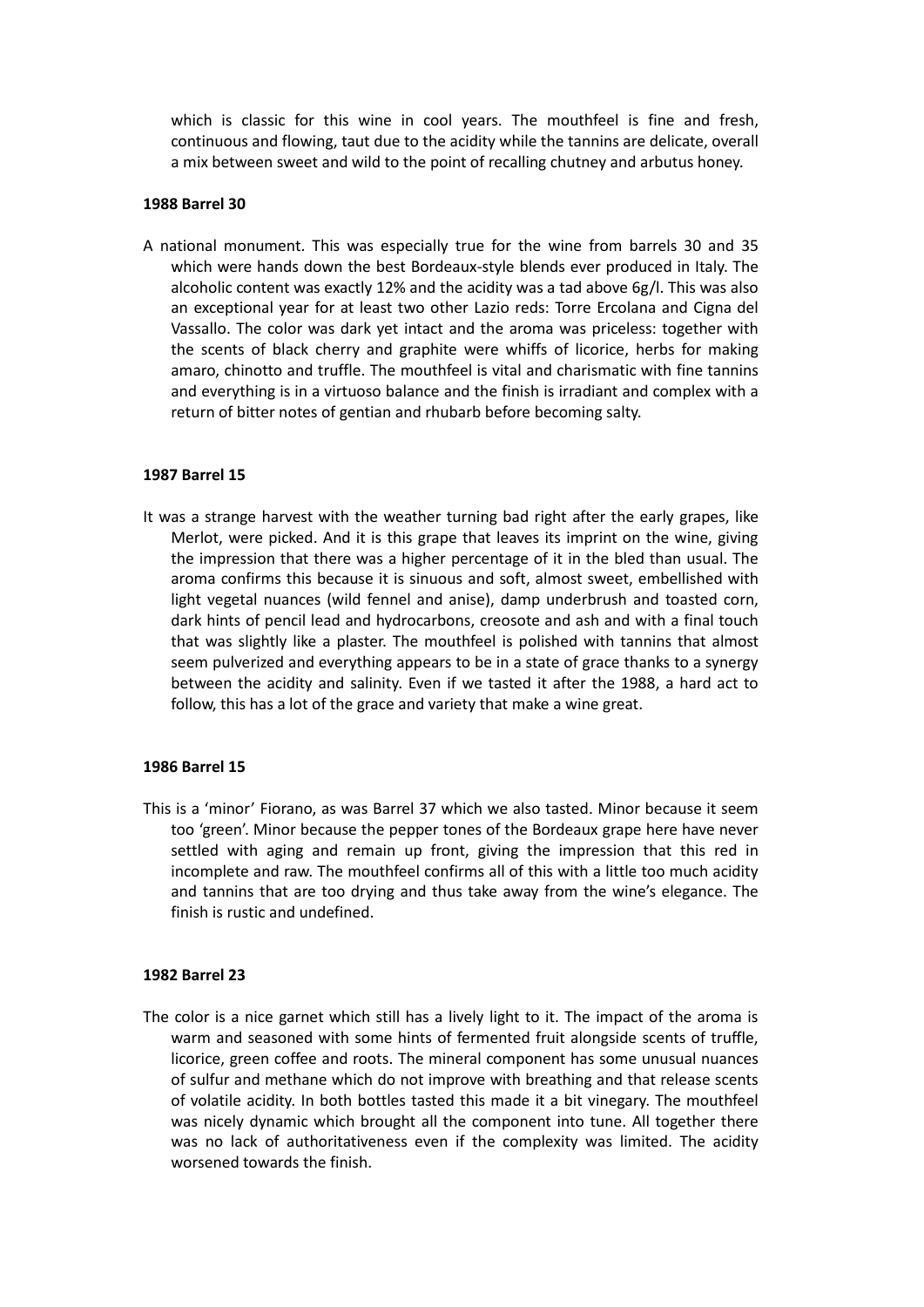#### **1980 Barrel 36**

An eccentric if not bizarre bottle (even if it was excellently conserved). The aroma was raw and segmented, between the bitterness from the wood and 'brett' scents, with notes of naphthalene, rain water and hide. The mouthfeel was diluted and the tannins rigid with flavors of resin and algae and a crude and bellicose acidity towards the finish which has green and pungent after aromas. All in all a marginal version, as was vintage as a whole due to the icy cold weather in Lazio from mid-September to the end of November.

# **1977**

An outstanding year for the best terroir of central-southern Italy and those places where they dared to make wine (Bolgheri, Castelli Romani, Irpinia and, above all, Abruzzo). This has a garnet color and an aroma that is substantially different before and after breathing. The bouquet is initially sensual and tender, with notes of chestnut honey, Kentucky tobacco and cooked fruit. It then becomes a whirlwind with breathing, with almost hostile scents of smoke and tar, thyme and bark, tires and metal. The mouthfeel is angry, tannic and broad and its martial temperament holds the wine together and actually improves the flavor. Four hours of breathing could not harness the aromatic profile from coming into focus.

#### **1971 Barrel 29**

The garnet color becomes lucent on the edge and the lovely bouquet is both floral and mineral. There are scents of lilies and iron, caramel and burned tobacco, ash and wild berries. As was the case with the Tenuta's sublime whites of 1971, there is an impressive, very fresh citrus note of pink grapefruit or perhaps the 'white' of the lemon peel. The mouthfeel is the product of an impeccable phenolic aging (with only 11.6% alcohol!) which has kept all the aromas intact and it is so vibrant and energetic, as well as very long, that it seems as if seltzer had been added. A heroic bottle, extraordinary, one if the best years for that region in the second half of the 20th century.

## **1970 Barrel 22**

Not bad considering how much had evaporated, an indication that it could be even better if conserved under proper conditions. The color is a warm and mature garnet while the bouquet is full of wild floral sensations (dog rose and even chamomile), eucalyptus and mint, with some hints of leather, while some vegetal and herbal nuances linger at the bottom making the wine greenish. The mouthfeel is docile and settled, the tannins have ripened and become sweet, while the acidity is composed but not infiltrating. There is an unusual trace of alcohol and the first hints of vinyl in the after aroma giving it an evolved and autumnal nuance.

## **1968**

The level of wine in the bottle had fallen by some 6cm and the label indicating the barrel it came from and the number of bottle produced had worn off. Nevertheless, what